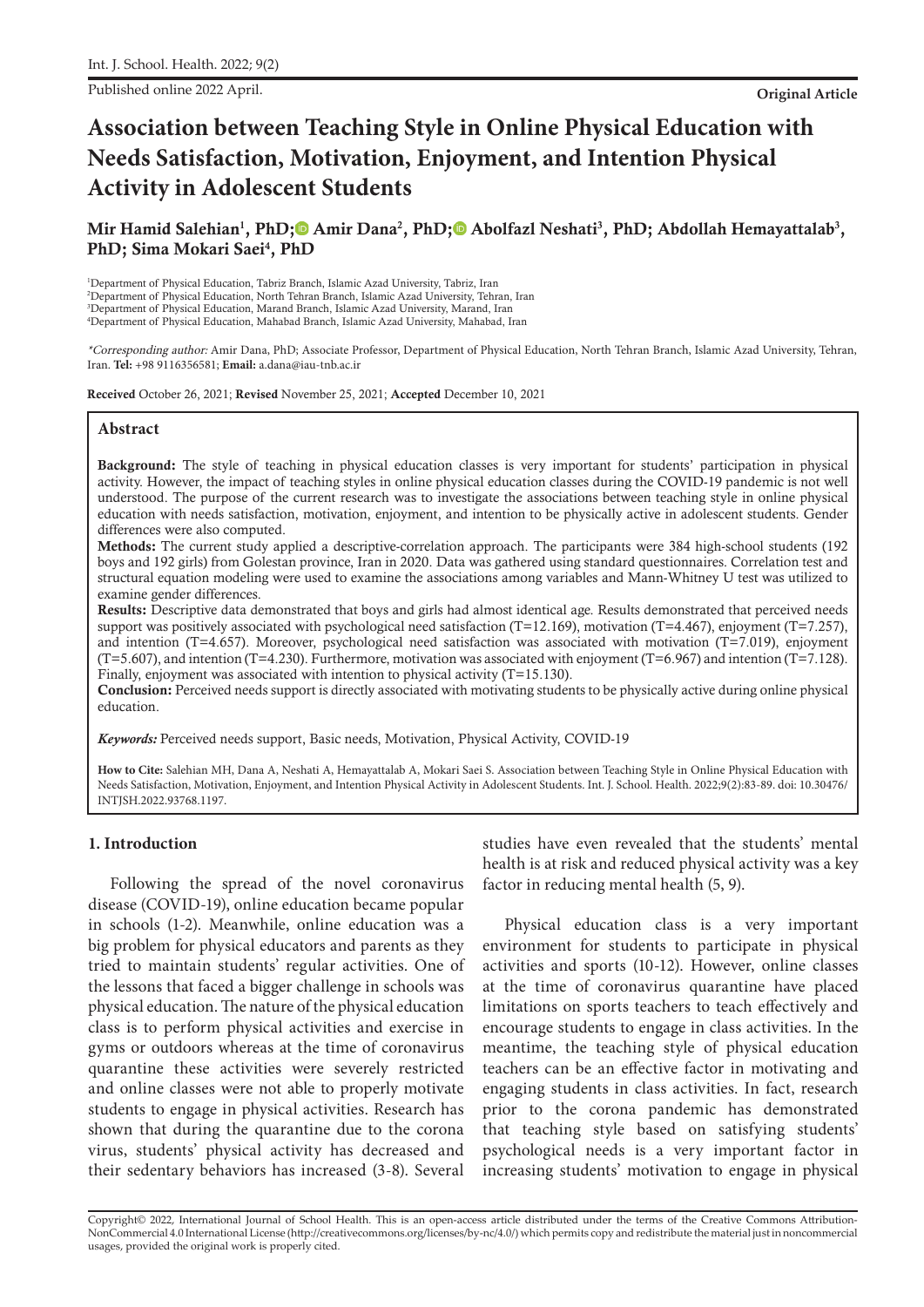activity and sports (13-15). However, this issue has not yet been addressed in online physical education. In this research, we aimed to examine the association between the teaching style based on self-determination in online physical education with needs satisfaction, motivation, enjoyment, and intention to be physically active in adolescent students.

This research was based on the theory of selfdetermination, one of the most important theories in the field of people's participation in physical activity and sports (16-20). The theory of self-determination proposes three basic psychological needs (autonomy, competence, and relatedness) as facilitators of one's growth, integration, and well-being, if satisfied. Autonomy is a feel to make decisions freely and perform various activities and tasks independently. Competence comprises of a multi-dimensional, dynamic, and interactive concept influencing the ability to perform activities successfully. Relatedness refers to the desire to feel loved, connected to others, and meaningfully involved with the broader social world (16-20).

Several studies have demonstrated that the satisfaction of psychological needs has a positive association with the participation of school-students in physical activity (21-25). Moreover, there were significant positive relationships between the satisfaction of psychological needs with increasing motivation for engagement in physical activity in children and adolescents (25, 26). There are also several intervention studies revealing that self-determination-based exercise interventions enhances motivation and physical activity participations in school-students (21, 27). Moreover, it has been shown that self-determination-based interventions in the physical education context have resulted in higher participation in physical activity (13-15). However, as mentioned earlier, self-determination theory in the context of online physical education has not yet been investigated. Therefore, in this study, we examined the association between teaching based on supporting psychological needs in online physical education with needs satisfaction, motivation, enjoyment, and intention to physical activity in adolescent students. We hypothesized that there are direct associations between supporting psychological needs in online physical education with needs satisfaction, motivation, enjoyment, and intention to physical activity in adolescent students.

#### **2. Methods**

This study employed a descriptive-correlation

design. The present study was approved by University Ethical Committee with the Code of IR.IAU. AK.REC.1400.001). The parents and the students gave written consent.

#### *2.1. Participants*

The participants were 384 male and female students aged 15 to 17 years (mean age of 15.98±0.60 years) in grades tenth and eleventh from regular high schools of Gonbad Kavous city, Golestan province, Iran, in 2020, who were chosen via convenience sampling method. The specified sample size was selected according to Cochran's Sample Size Formula is as follows (28): n is the sample size; z is the value for the chosen alpha level which we selected to be 1.96 for a 95% confidence level (0.25 in each tail); P is the estimated proportion of an attribute present in the population, which normally is 0.05; q is 1-p; d is the acceptable margin of error for proportion being estimated, which normally is 0.05; N is the total number of samples which in this study was about 100000 students in high-school in Golestan province in 2020.

$$
n = \frac{\frac{z^2 pq}{d^2}}{1 + \frac{1}{N}(\frac{z^2 pq}{d^2} - 1)} =
$$
  

$$
\frac{\frac{1.96^2 \times 0.5 \times 0.5}{0.05^2}}{1 + \frac{1}{100000}(\frac{1.96^2 \times 0.5 \times 0.5}{0.05^2} - 1)} =
$$
  

$$
\frac{384.16}{1.00038416} = 384.012 \approx 384
$$

#### *2.2. Measures*

**2.2.1. Perceived Needs Support:** Perceived needs support in online physical education class was assessed using a scale with 14 questions (23) scored on a Likert scale from strongly disagree (1) to strongly agree (7). The original scale has good reliability with a Cronbach's alpha coefficient of 0.91 (23). The validity of the Persian version of this scale was confirmed by (11) with a CVI of 1.00 and a CVR of 0.78. Herein, the reliability of this questionnaire was high with Cronbach's alpha coefficient of 0.89.

**2.2.2. Psychological Needs Satisfaction:** Basic psychological needs satisfaction in online physical education class was measured with the Sport Climate Questionnaire with 11 questions (23) scored on a Likert scale from strongly disagree (1) to strongly agree (7). The original questionnaire has a good reliability with Cronbach's alpha coefficient of 0.89 (23). The Persian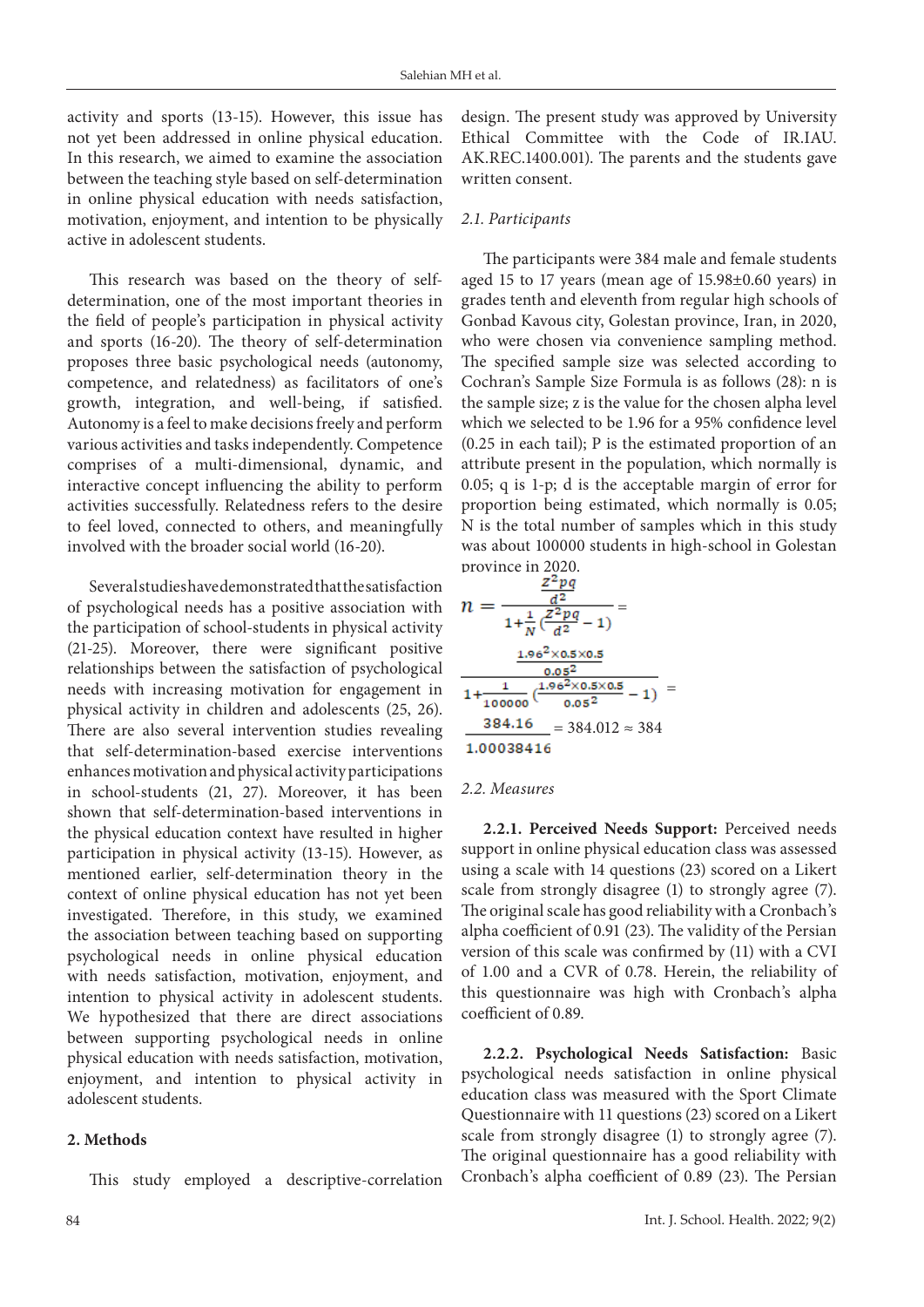version of this questionnaire has good validity with a CVI of 0.88 and a CVR of 1.00 (12). In the present work, the reliability of this questionnaire was high with Cronbach's alpha coefficient of 0.88.

**2.2.3. Motivation:** Motivation in online physical education class was assessed using Intrinsic Motivation Scale with four questions (29) scored on a Likert scale from strongly disagree (1) to strongly agree (7). The reliability of its original form was high with Cronbach's alpha coefficient of 0.90 (29). The validity of the Persian version was confirmed in a previous study (11) with a CVI of 0.88 and a CVR of 0.78. Here, the reliability of this questionnaire was high with Cronbach's alpha coefficient of 0.94.

**2.2.4. Enjoyment:** Enjoyment in online physical education class was measured through a questionnaire (23) involving three questions assessed using a Likert scale from never (1) to always (5). In this study, nine experts confirmed the validity of the Persian version of this questionnaire (CVI=1.00, CVR=1.00). Herein, the Cronbach's alpha coefficient of this questionnaire was 0.85.

**2-2-5. Intention to PA:** The intention to physical activity was assessed using two questions (23) assessed using a Likert scale from strongly disagree (1) to strongly agree (7). The reliability of its original form was high with Cronbach's alpha coefficient of 0.87 (23). The validity of the Persian version of this questionnaire was confirmed in a past study with a CVI of 1.00 and a CVR of 1.00 (11). Here, the reliability of this questionnaire was high with Cronbach's alpha coefficient of 0.90.

#### *2.3. Data Analysis*

Data were analyzed using SPSS version 26 and Lisrel software. Descriptive analysis, including means and standard deviations, was employed to describe the research variables. The reliability of the questionnaires was calculated with the Cronbach's alpha coefficient. Kolmogorov-Smirnov test was applied to measure the normality of data. Mann-Whitney U test was used to compute gender differences. Spearman correlation test was utilized to calculate the associations among research variables. Structural equation method was employed to examine associations among variables and test the research model. P-value was set at P<0.05.

## **3. Results**

#### *3.1. Sample Description*

Mean age of the participants was 15.98±0.60 years. The results of descriptive statistics, including mean and standard deviation of research variables are demonstrated in Table 1. Descriptive results show that in general the level of students' perceptions of supporting basic psychological needs is lower than the average. Similarly, the satisfaction of these needs is below average. Motivation, enjoyment, and intention to be physically active are also low. The results of Kolmogorov-Smirnov tests revealed that all the variables were not normally distributed (basic needs support=0.01, basic needs satisfaction=0.005, motivation=0.009, enjoyment=0.041, intention=0.001). Results of Mann-Whitney U tests showed that there were no significant differences between boys and girls in all the variables of the study.

#### *3.2. Bivariate Associations*

Bivariate associations among research variables are exhibited in Table 2. Results showed that there were significant direct associations between perceived needs support with needs satisfaction, motivation, enjoyment, and intention (all P<0.05). Moreover, there were significant direct associations between need satisfactions with motivation, enjoyment, and

| Table 1: Median (IQR) of research variables across age and grade |                             |                             |                    |                              |             |  |
|------------------------------------------------------------------|-----------------------------|-----------------------------|--------------------|------------------------------|-------------|--|
|                                                                  | 11 <sup>th</sup> grade boys | 12 <sup>th</sup> grade boys | $11th$ grade girls | 12 <sup>th</sup> grade girls | Sig.        |  |
| Age (years old)                                                  | 15.00 (2.00)                | 16.00 (2.00)                | 15.00 (2.00)       | 16.00 (2.00)                 | $P = 0.568$ |  |
| <b>Autonomy Support</b>                                          | 3.50(2.00)                  | 3.50(2.00)                  | 3.25(2.00)         | 3.25(1.25)                   | $P=0.491$   |  |
| Competence Support                                               | 2.50(2.00)                  | 2.50(1.75)                  | 2.25(1.00)         | 2.50(1.25)                   | $P = 0.853$ |  |
| <b>Relatedness Support</b>                                       | 2.00(1.25)                  | 2.00(1.75)                  | 2.00(1.50)         | 2.00(1.50)                   | $P = 0.934$ |  |
| <b>Autonomy Satisfaction</b>                                     | 3.50(2.00)                  | 3.50(1.75)                  | 3.75(2.00)         | 3.50(1.25)                   | $P = 0.749$ |  |
| <b>Competence Satisfaction</b>                                   | 2.00(1.50)                  | 2.00(1.50)                  | 2.25(1.50)         | 2.25(1.50)                   | $P = 0.690$ |  |
| Relatedness Satisfaction                                         | 1.50(1.00)                  | 1.50(1.25)                  | 1.50(1.00)         | 1.50(0.75)                   | $P = 0.904$ |  |
| Motivation                                                       | 2.50(1.50)                  | 2.50(1.50)                  | 2.50(1.25)         | 2.25(1.00)                   | $P = 0.604$ |  |
| Enjoyment                                                        | 2.00(1.00)                  | 2.00(1.25)                  | 2.00(1.00)         | 2.00(1.25)                   | $P=0.905$   |  |
| Intention                                                        | 2.00(1.25)                  | 2.00(1.00)                  | 2.00(1.75)         | 2.00(1.50)                   | $P = 0.806$ |  |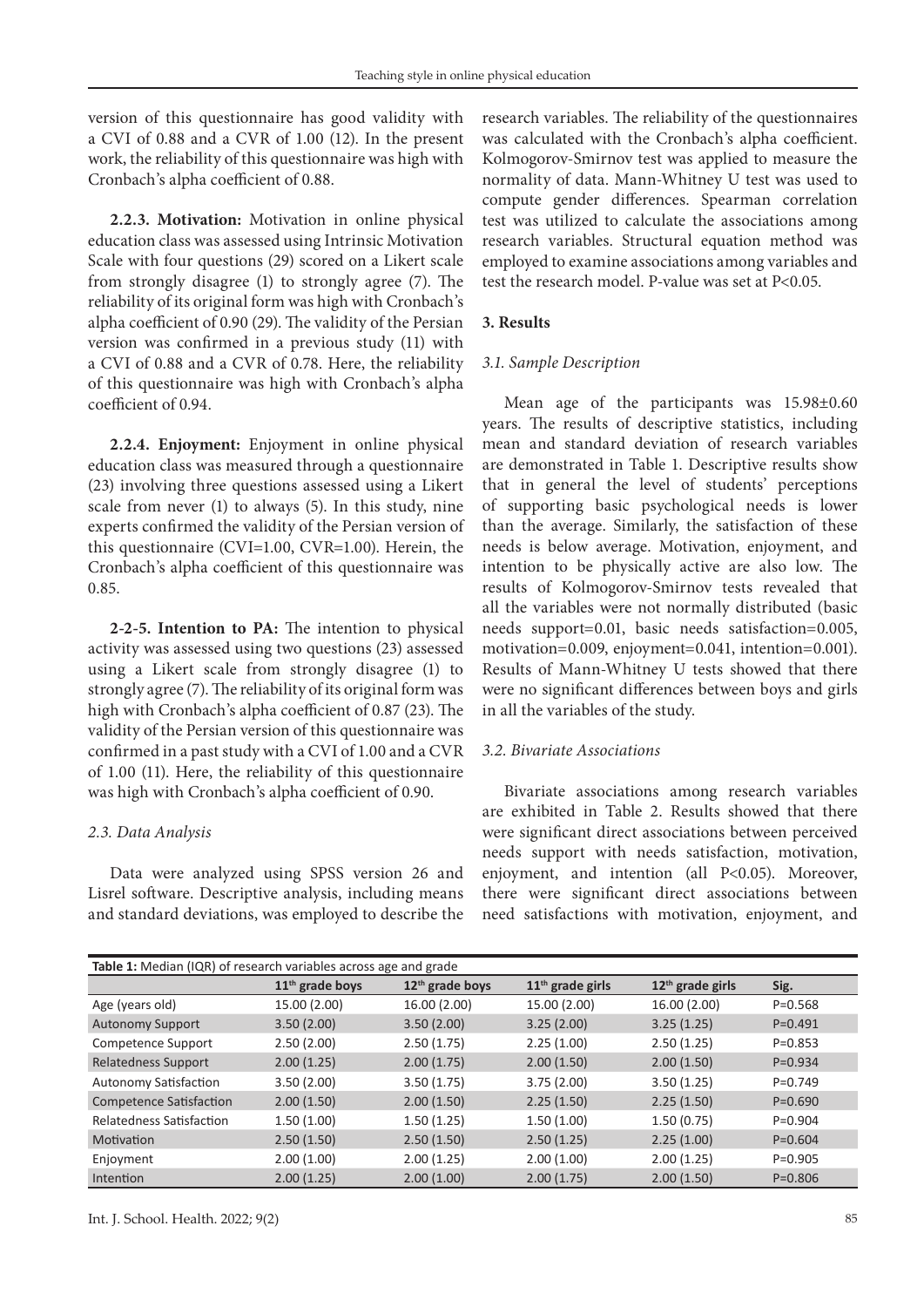| Table 2: Results of bivariate associations between research variables |                |                            |                            |                            |                            |                            |                          |                          |                      |   |
|-----------------------------------------------------------------------|----------------|----------------------------|----------------------------|----------------------------|----------------------------|----------------------------|--------------------------|--------------------------|----------------------|---|
|                                                                       | Median (IQR) 1 |                            | $\overline{2}$             | 3                          | 4                          | 5                          | 6                        | $\overline{7}$           | 8                    | 9 |
| 1. Autonomy<br>Support                                                | 3.25(2.00)     | $\overline{\phantom{m}}$   |                            |                            |                            |                            |                          |                          |                      |   |
| 2. Competence<br>Support                                              | 2.50(2.00)     | $r = 0.564$<br>P < 0.001   | ٠                          |                            |                            |                            |                          |                          |                      |   |
| 3. Relatedness<br>Support                                             | 2.00(1.25)     | $r = 0.439$<br>P < 0.001   | $r = 0.630$<br>P < 0.001   | ÷,                         |                            |                            |                          |                          |                      |   |
| 4. Autonomy<br>Satisfaction                                           | 3.50(2.00)     | $r = 0.679$<br>P < 0.001   | $r = 0.517$<br>P < 0.001   | $r = 0.468$<br>P < 0.001   |                            |                            |                          |                          |                      |   |
| 5. Competence<br>Satisfaction                                         | 2.25(1.50)     | $r = 0.558$<br>P < 0.001   | $r = 0.358$<br>P < 0.001   | $r = 0.901$<br>P < 0.001   | $r = 0.769$<br>P < 0.001   | $\overline{\phantom{a}}$   |                          |                          |                      |   |
| 6. Relatedness<br>Satisfaction                                        | 1.50(1.00)     | $r = 0.155$<br>$P = 0.041$ | $r = 0.168$<br>$P = 0.029$ | $r = 0.293$<br>$P = 0.009$ | $r = 0.149$<br>$P = 0.042$ | $r = 0.176$<br>$P = 0.029$ |                          |                          |                      |   |
| 7. Motivation                                                         | 2.50(1.50)     | $r = 0.864$<br>P<0.001     | $r = 0.640$<br>P < 0.001   | $r = 0.236$<br>$P = 0.011$ | $r = 0.809$<br>P < 0.001   | $r = 0.734$<br>P<0.001     | $r = 0.769$<br>P < 0.001 |                          |                      |   |
| 8. Enjoyment                                                          | 2.00(1.00)     | $r = 0.739$<br>P < 0.001   | $r = 0.693$<br>P < 0.001   | $r = 0.314$<br>P < 0.001   | $r = 0.706$<br>P < 0.001   | $r = 0.690$<br>P < 0.001   | $r = 0.937$<br>P < 0.001 | $r = 0.796$<br>P < 0.001 | $\bar{a}$            |   |
| 9. Intention                                                          | 2.00(1.25)     | r=0.924<br>P < 0.001       | $r = 0.672$<br>P < 0.001   | $r = 0.587$<br>P < 0.001   | $r = 0.596$<br>P < 0.001   | $r = 0.571$<br>P < 0.001   | r=0.986<br>P < 0.001     | $r = 0.928$<br>P < 0.001 | r=0.907<br>P < 0.001 |   |

| Table 3: Results of structural equation modelling |                                                           |       |           |                |  |
|---------------------------------------------------|-----------------------------------------------------------|-------|-----------|----------------|--|
|                                                   | Path                                                      | ß     | <b>SE</b> | <b>T-value</b> |  |
| 1                                                 | Perceived needs support=>psychological needs satisfaction | 0.659 | 0.728     | 12.169         |  |
| 2                                                 | Perceived needs support=>motivation                       | 0.269 | 0.192     | 4.467          |  |
| 3                                                 | Perceived needs support=>enjoyment                        | 0.564 | 0.439     | 7.257          |  |
| $\overline{4}$                                    | Perceived needs support=>intention                        | 0.279 | 0.198     | 4.657          |  |
| 5                                                 | Psychological needs satisfaction=>motivation              | 0.541 | 0.427     | 7.019          |  |
| 6                                                 | Psychological needs satisfaction=>enjoyment               | 0.439 | 0.284     | 5.607          |  |
| 7                                                 | Psychological needs satisfaction=>intention               | 0.347 | 0.183     | 4.230          |  |
| 8                                                 | Motivation=>enjoyment                                     | 0.452 | 0.349     | 6.967          |  |
| 9                                                 | Motivation=>intention                                     | 0.540 | 0.424     | 7.128          |  |
| 10                                                | Enjoyment=>intention                                      | 0.709 | 0.890     | 15.130         |  |

intention (all P<0.05). Additionally, we observed direct and significant associations between motivation with enjoyment and intention (all P<0.05). Finally, enjoyment was directly and significantly associated with intention (P<0.001).

#### *3.3. Results of Structural Equation Modelling*

The results of structural equation modelling are portrayed in Table 3 and Figure 1. Results demonstrated that perceived needs support significantly affected needs satisfaction, motivation, enjoyment, and intention (all T>1.96). In addition, psychological needs satisfaction significantly affected motivation, enjoyment, and intention (T>1.96). Furthermore, motivation significantly influenced enjoyment and intention (T>1.96). Lastly, enjoyment had positive effects on intention (T>1.96). Results of model fit are illustrated in Table 4, indicating that the research model has good fit.



**Figure 1:** The figure shows the results of structural equation modelling in the form of T-values.

#### **4. Discussion**

This study was designed to investigate the associations between psychological needs support in the online physical education class with needs satisfaction,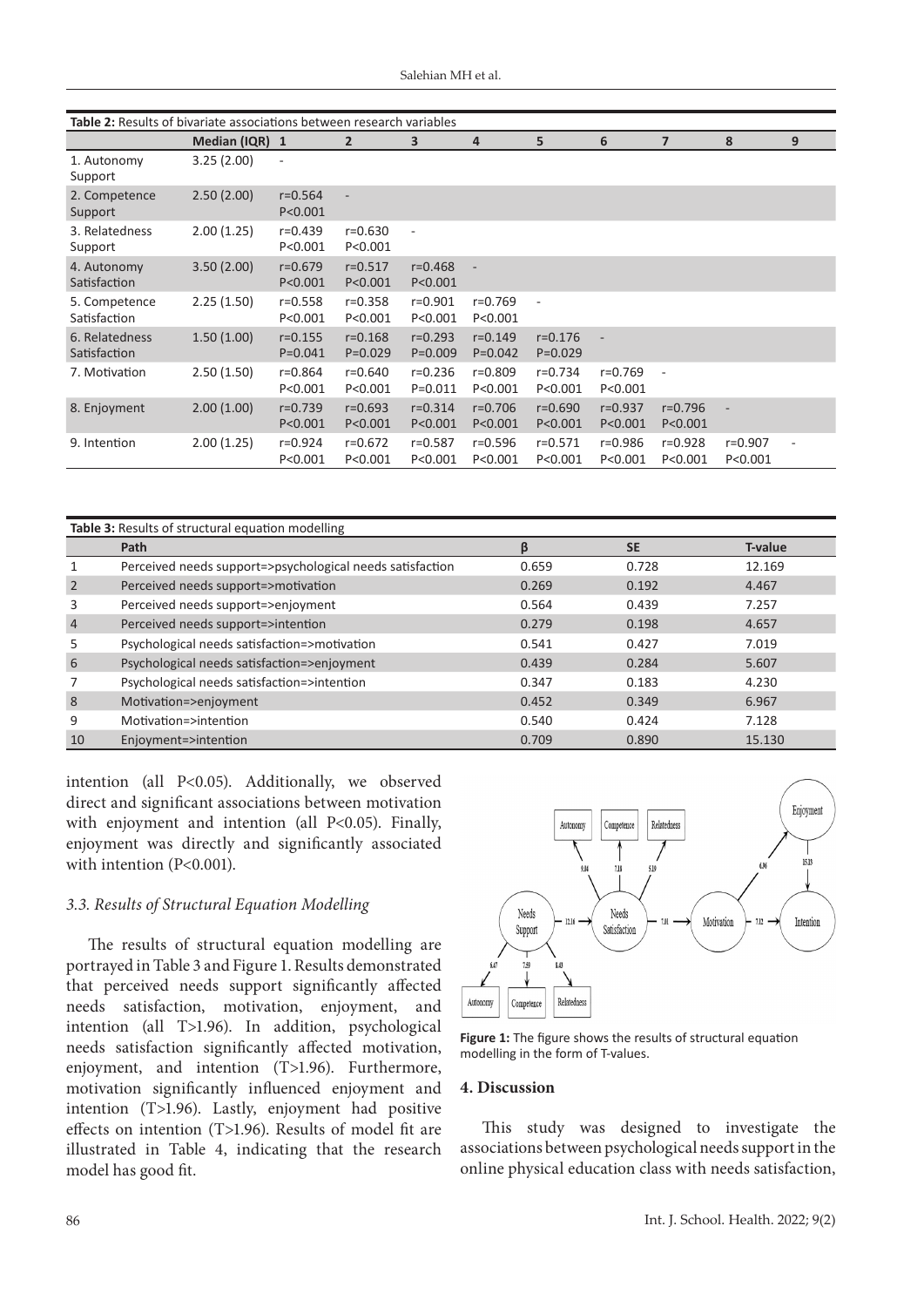| Table 4: Results of model fit |                      |                       |                   |  |  |
|-------------------------------|----------------------|-----------------------|-------------------|--|--|
| <b>Index</b>                  | <b>Optimal Range</b> | <b>Obtained Value</b> | <b>Conclusion</b> |  |  |
| <b>RMSEA</b>                  | < 0.08               | 0.06                  | Good fit          |  |  |
| $X^2$ / df                    | $\leq$ 3             | 2.59                  | Good fit          |  |  |
| <b>RMR</b>                    | Closer to 0          | 0.05                  | Good fit          |  |  |
| <b>NFI</b>                    | >0.9                 | 0.95                  | Good fit          |  |  |
| <b>CFI</b>                    | >0.9                 | 0.97                  | Good fit          |  |  |

motivation, enjoyment, and intention in adolescent students. Our results indicated that perceived needs support satisfied psychological needs in the online physical education class and increased the motivation, enjoyment, and intention of the students in the online physical education class. Moreover, motivation and enjoyment created in the online physical education class increased the intention to participate in physical activity and sport. The findings of this study confirmed our hypothesis and are in line with the results of previous studies prior to the COVID-19 pandemic (13-15, 23-27). Motivation is one of the important components for people's participation in physical activity and sports (16-20). According to the findings of the current work, if physical education teachers increase students' motivation in the online physical education class, it could be possible that students be more encouraged to enjoy the class and thus participate in physical activity and sports. In addition, based on our findings, promoting the teaching style based on needs support in the online physical education class results in the students feeling control over their activities and consequently contributes to a sense of competence and satisfaction. These processes in turn leads to autonomous engagement in physical activities in online physical education class and perhaps in the leisure time. Additionally, the absence of motivation in the online physical education class cannot result in positive feelings and competence.

The findings of this study found that the assumptions of the self-determination theory can also be applied to online education. Based on the self-determination theory (16-20), satisfaction of basic psychological needs can lead to the participation of individuals in physical activity and sports through the process of internalization (where behaviors that previously were shaped through external motivations are now manifested by internal sources). Internalization implies that behaviors are not fixed and can be flexible depending on the circumstances to which the person is exposed (16-20). For example, in the case of online physical education class, it can be stated that the emphasis of physical education teachers on a teaching style based on satisfying psychological needs, such as autonomy, competence, and relatedness can increase students' motivation and intention to participate in physical activity and sport.

Previous studies have demonstrated that physical educators can generate higher motivation and strong persistence on physical activity by presenting guidelines and feedback that concentrate on selfdirected learning. Providing the students with the right to choose their exercises in online physical education class can be another influential factor (21, 27). In an online physical education class, the students who understand the supportive behaviors of the teacher begin to internalize physical activity-related behaviors and can therefore increase their intention to participate in physical activity.

Our findings revealed no gender differences regarding perceived needs support, needs satisfaction, motivation, enjoyment, and intention to physical activity. The results are inconsistent with those of previous studies (11-12). A potential explanation behind these findings may be related to structural differences between the conditions of quarantine and that of regular life without quarantine. For example, in the time of regular life without quarantine, there may be socio-cultural limitations for the participation of girls in physical activity and sport inside and outside of school and it may affect their lower participation in physical activity compared with boys (11-12). On the other hand, online education is similar to both genders and presents them with similar opportunities in home. Therefore, lack of gender differences might be due to the similar conditions of online education for them.

The present study has some limitations that should be considered when discussing the results. First, this study employed a cross-sectional design which creates limitations for examining the causal influence of perceived needs support on the intention of adolescents in sport and physical activity. Second, lack of measuring the social-economic status of the students might be other limitation to this study. Future studies should focus on longitudinal measurements with an emphasis on the socio-economic status of students.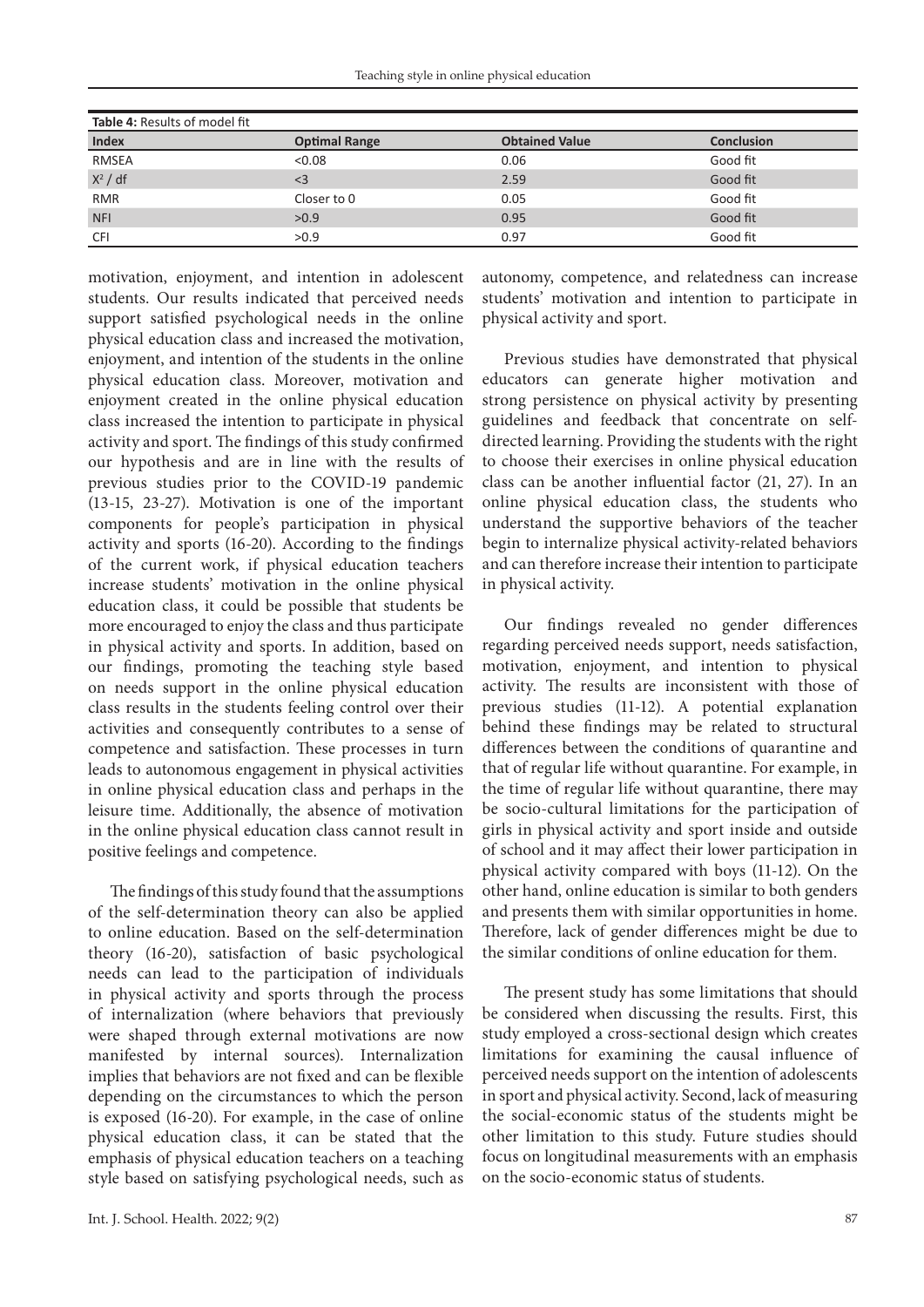## **5. Conclusion**

To summarize, the present study showed that the teaching style of physical education teachers should be based on satisfying the basic psychological needs of students within an online physical education class. This can result in increasing the motivation, enjoyment, and intention to participate in physical activity and sport. These findings may have significant practical implications for physical education teachers. For example, physical education teachers should encourage the perceptions of the students about their psychological needs in online physical education class, consequently making the students experience more control and competence to enhance their engagement in physical activity and sport.

## **Ethical Approval**

Ethics Committee of Islamic Azad University of Aliabad Katoul with the code of IR.IAU. AK.REC.1400.001 approved the research protocol. The participants and their parents gave written informed consent.

## **Funding Support**

The study received no grant from any institution, company or university.

#### **Acknowledgments**

We thank all students and their parents.

## **Conflicts of interest:** None declared.

#### **References**

- 1. Cucinotta D, Vanelli M. WHO Declares COVID-19 a Pandemic. Acta Biomed. 2020;91 (1):157-160. doi: [10.23750/abm.v91i1.9397](http://dx.doi.org/10.23750/abm.v91i1.9397). PubMed PMID: 32191675; PubMed Central PMCID: PMC7569573.
- 2. Bedford J, Enria D, Giesecke J, Heymann DL, Ihekweazu C, Kobinger G, et al. COVID-19: Towards Controlling of a Pandemic. Lancet. 2020;395 (10229):1015-1018. doi: 10.1016/S0140-6736 (20)30673-5. PubMed PMID: 32197103; PubMed Central PMCID: PMC7270596.
- 3. Hammami A, Harrabi B, Mohr M, Krustrup P. Physical Activity and Coronavirus Disease 2019 (COVID-19): Specific Recommendations for Home-Based Physical Training. Managing Sport and Leisure. 2020. doi: 10.1080/ 23750472.2020.1757494.
- 4. Tulchin-Francis K, Stevens Jr W, Gu X, Zhang T,

Roberts H, Keller J, et al. The Impact of the Coronavirus Disease 2019 Pandemic on Physical Activity in US Children. J Sport Health Sci. 2021;10 (3):323-332. doi: [10.1016/j.jshs.2021.02.005](https://doi.org/10.1016/j.jshs.2021.02.005). PubMed PMID: 33657464; PubMed Central PMCID: PMC8167336.

- 5. Philippe RA, Schwab L, Biasutti M. Effects of Physical Activity and Mindfulness on Resilience and Depression During the First Wave of COVID-19 Pandemic. Front Psychol. 2021;12:700742. doi: 10.3389/fpsyg.2021.700742. PubMed PMID: 34393936; PubMed Central PMCID: PMC8360111.
- 6. Reguera-García MM, Liébana-Presa C, Álvarez-Barrio L, Alves Gomes L, Fernández-Martínez E. Physical Activity, Resilience, Sense of Coherence and Coping in People with Multiple Sclerosis in the Situation Derived from COVID-19. Int J Environ Res Public Health. 2020;17 (21):8202. doi: 10.3390/ ijerph17218202. PubMed PMID: 33172022; PubMed Central PMCID: PMC7664264.
- 7. Dunton GF, Do B, Wang SD. Early Effects of the COVID-19 Pandemic on Physical Activity and Sedentary Behavior in Children Living in the U.S. BMC Public Health. 2020;20 (1):1351. doi: [10.1186/](https://doi.org/10.1186/s12889-020-09429-3) [s12889-020-09429-3](https://doi.org/10.1186/s12889-020-09429-3). PubMed PMID: 32887592; PubMed Central PMCID: [PMC7472405](https://www.ncbi.nlm.nih.gov/pmc/articles/PMC6592572/).
- 8. Li X, Yu H, Yang N. The mediating role of resilience in the effects of physical exercise on college students' negative emotions during the COVID-19 epidemic. Sci Rep. 2021;11 (1):24510. doi: 10.1038/s41598-021-04336-y. PubMed PMID: 34972833; PubMed Central PMCID: PMC8720086.
- 9. Ghorbani S, Afshari M, Eckelt M, Dana A, Bund A. Associations between Physical Activity and Mental Health in Iranian Adolescents during the COVID-19 Pandemic: An Accelerometer-Based Study. *Children*. 2021;8 (11):1022. doi: 10.3390/children8111022. PubMed PMID: 34828736; PubMed Central PMCID: PMC8618706.
- 10. Moreno-Murcia JA, Sanchez-Latorre F. The Effects of Autonomy Support in Physical Education Classes. RICYDE. 2016;43 (12):79-89. doi: 10.5232/ricyde.
- 11. Hosseini FB, Ghorbani S, Rezaeshirazi R. Effects of Perceived Autonomy Support in the Physical Education on Basic Psychological Needs Satisfaction, Intrinsic Motivation and Intention to Physical Activity in High-School Students. Int J School Health. 2020;7 (4):39-46. doi: [10.30476/intjsh.2020.88171.1106.](https://dx.doi.org/10.30476/intjsh.2020.88171.1106)
- 12. Gholidahaneh MG, Ghorbani S, Esfahaninia A. Effects of Basic Psychological Needs Satisfaction in the Physical Education on Leisure-Time Physical Activity Behavior of Primary School Students: Mediating Role of Autonomous Motivation. Int J School Health. 2020;7 (2):46-53. doi: [10.30476/intjsh.2020.86028.1068](https://dx.doi.org/10.30476/intjsh.2020.86028.1068).